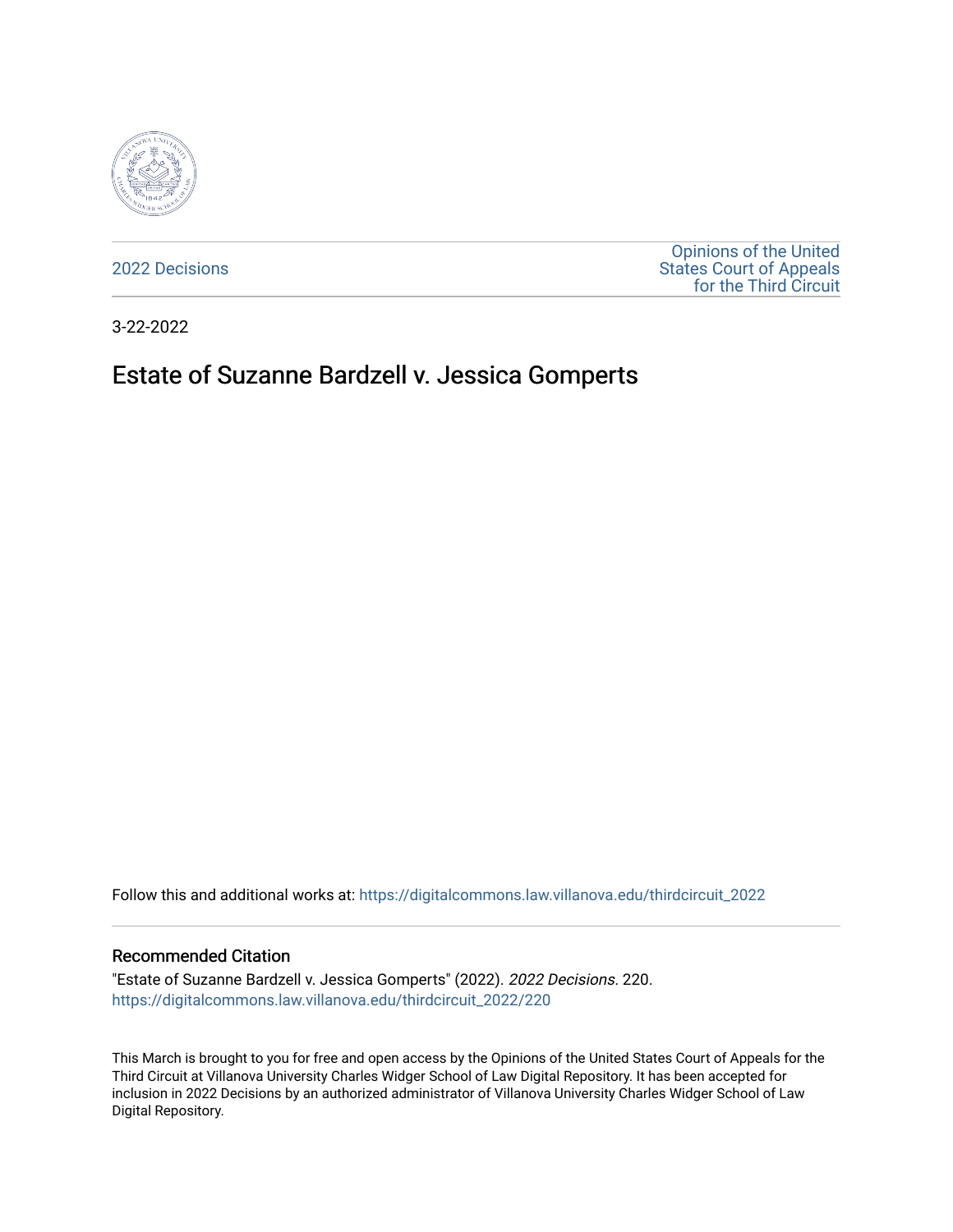### **NOT PRECEDENTIAL**

### UNITED STATES COURT OF APPEALS FOR THE THIRD CIRCUIT

\_\_\_\_\_\_\_\_\_\_\_\_\_\_

No. 21-1906 \_\_\_\_\_\_\_\_\_\_\_\_\_\_

#### ESTATE OF SUZANNE BARDZELL, Appellant

v.

JESSICA GOMPERTS, In her official representative and individual capacity; BERGEN COUNTY PROSECUTORS OFFICE; ABC CORPORATIONS AND PUBLIC ENTITIES 1-5, Fictitious name intending to designate the entity or entities responsible for causing Plaintiff's cause of action and injuries; ABC CORPORATION OR ENTITIES, DIRECTORS, OFFICERS, SERVANTS, AGENTS AND/OR EMPLOYEES, JOHN/JANE DOE(S) 1-10 \_\_\_\_\_\_\_\_\_\_\_\_\_\_

> Appeal from the United States District Court for the District of New Jersey (D.C. No. 2-20-cv-04555) U.S. District Judge: Honorable Kevin McNulty

Submitted Under Third Circuit L.A.R. 34.1(a) January 24, 2022

\_\_\_\_\_\_\_\_\_\_\_\_\_\_

\_\_\_\_\_\_\_\_\_\_\_\_\_\_

Before: HARDIMAN, SHWARTZ, and FUENTES, Circuit Judges.

(Filed: March 22, 2022) \_\_\_\_\_\_\_\_\_\_\_\_\_\_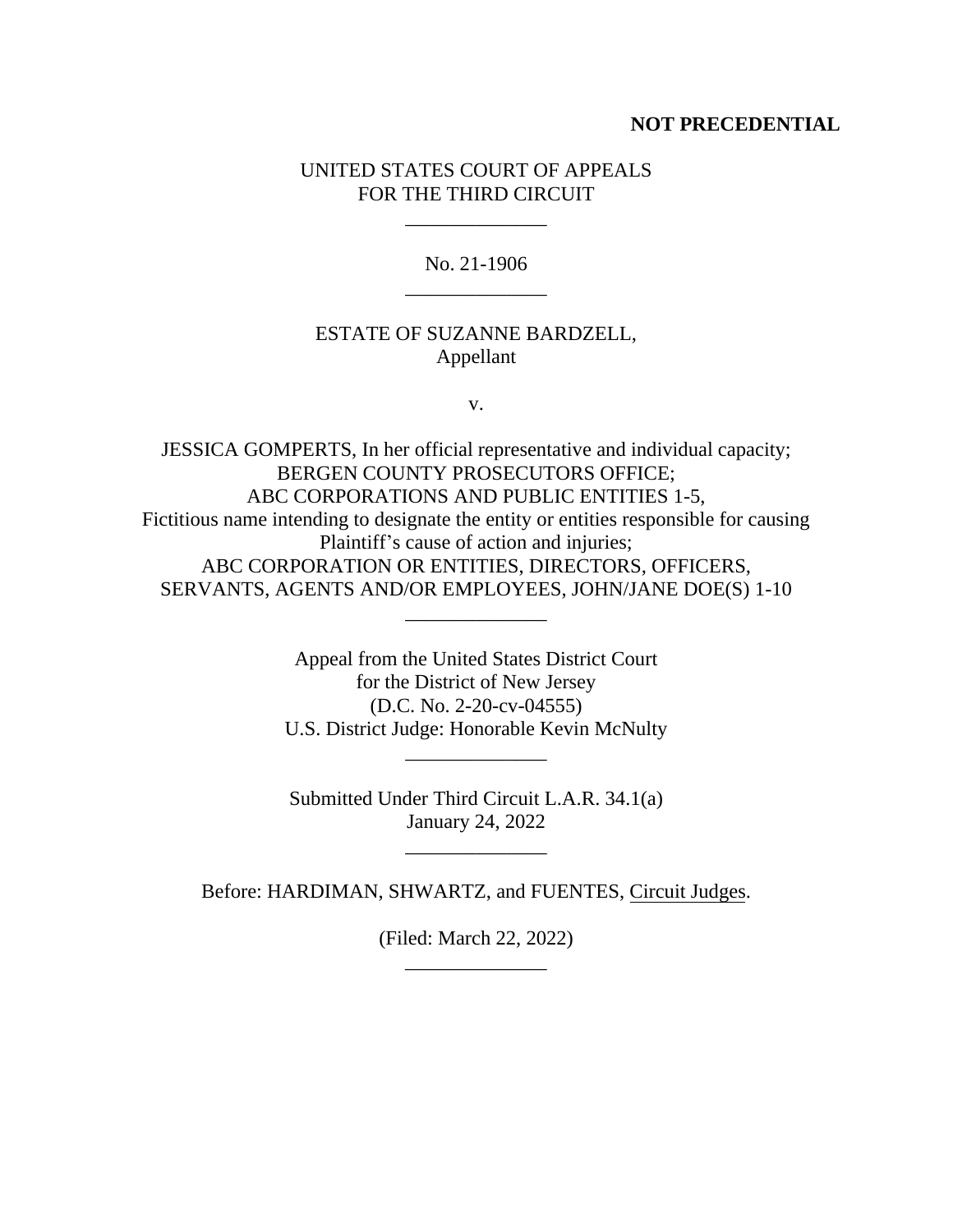## OPINION\* \_\_\_\_\_\_\_\_\_\_\_\_\_\_

#### SHWARTZ, Circuit Judge.

The Estate of Suzanne Bardzell (the "Estate") brings state-created danger claims against Assistant Bergen County Prosecutor Jessica Gomperts, among others, arising from Suzanne Bardzell's murder by her domestic abuser. Because Gomperts' alleged actions were all prosecutorial in nature, she is entitled to absolute prosecutorial immunity. As a result, we will affirm the District Court's order dismissing the claims against her.

I

#### A

Bardzell dated Arthur Lomando, a former New York City police officer with a history of mental illness. After their relationship ended, Lomando began stalking and harassing Bardzell. Specifically, several weeks before her murder, Lomando broke into Bardzell's home, woke her, held scissors to her neck, and threatened to kill her. Bardzell reported the incident to the Midland Park Police Department ("MPP"). MPP discovered a "Be On the Look Out" notice reporting Lomando as a missing person who escaped from a New York mental hospital. MPP relayed this information to Gomperts, who chose not to initiate a prosecution against Lomando.<sup>1</sup> Gomperts explained to MPP that,

<sup>\*</sup> This disposition is not an opinion of the full Court and, pursuant to I.O.P. 5.7, does not constitute binding precedent.

<sup>&</sup>lt;sup>1</sup> The Estate alleges that Gomperts "ordered MPP to release Lomando from custody immediately," SA19 ¶ 72**,** but the Estate does not allege when MPP took Lomando into custody.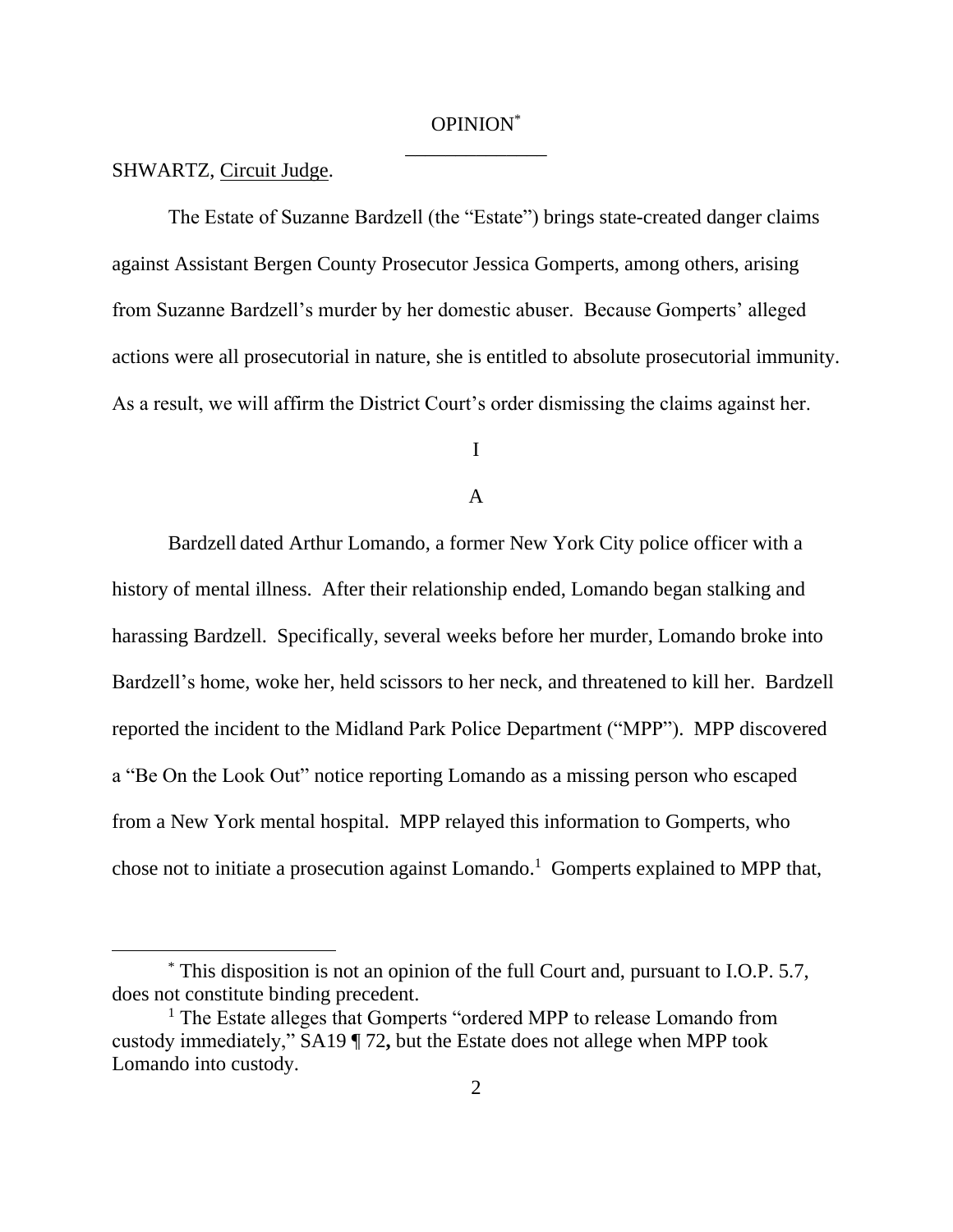"basically[,] there was no case, as it was [Bardzell's] word against Lomando's word." SA19 ¶ 73. Gomperts also caused MPP to refuse to allow Bardzell to sign a citizen criminal complaint against Lomando for second-degree burglary, instead only allowing a third-degree charge.

Bardzell obtained a Temporary Restraining Order ("TRO") against Lomando. Lomando violated the TRO on several occasions by, for example, calling Bardzell's friend and sending photographs to Bardzell's employer. MPP informed Gomperts of Lomando's conduct, but Gomperts again declined to bring criminal charges against Lomando. The Teaneck Police Department arrested Lomando for these TRO violations, but Lomando posted bail and was released. MPP then sent out an alert instructing county police officers to apprehend Lomando as a "missing person . . . possibly armed with a handgun," leading Lomando to turn himself in. SA26 | 103. Gomperts again declined to bring criminal charges against Lomando, and Lomando was again released.

Weeks later, Lomando murdered Bardzell.

#### B

The Estate sued, among others, Gomperts, in her official and individual capacities, alleging substantive due process claims under the state-created danger theory in violation of 42 U.S.C. § 1983 and N.J.S.A. §§ 10:6-1, 10:6-2. Gomperts moved to dismiss pursuant to Fed. R. Civ. P.  $12(b)(1)$  and  $12(b)(6)$ .

The District Court granted the motion to dismiss, holding that: (1) Gomperts, in her official capacity, was entitled to sovereign immunity under the Eleventh Amendment,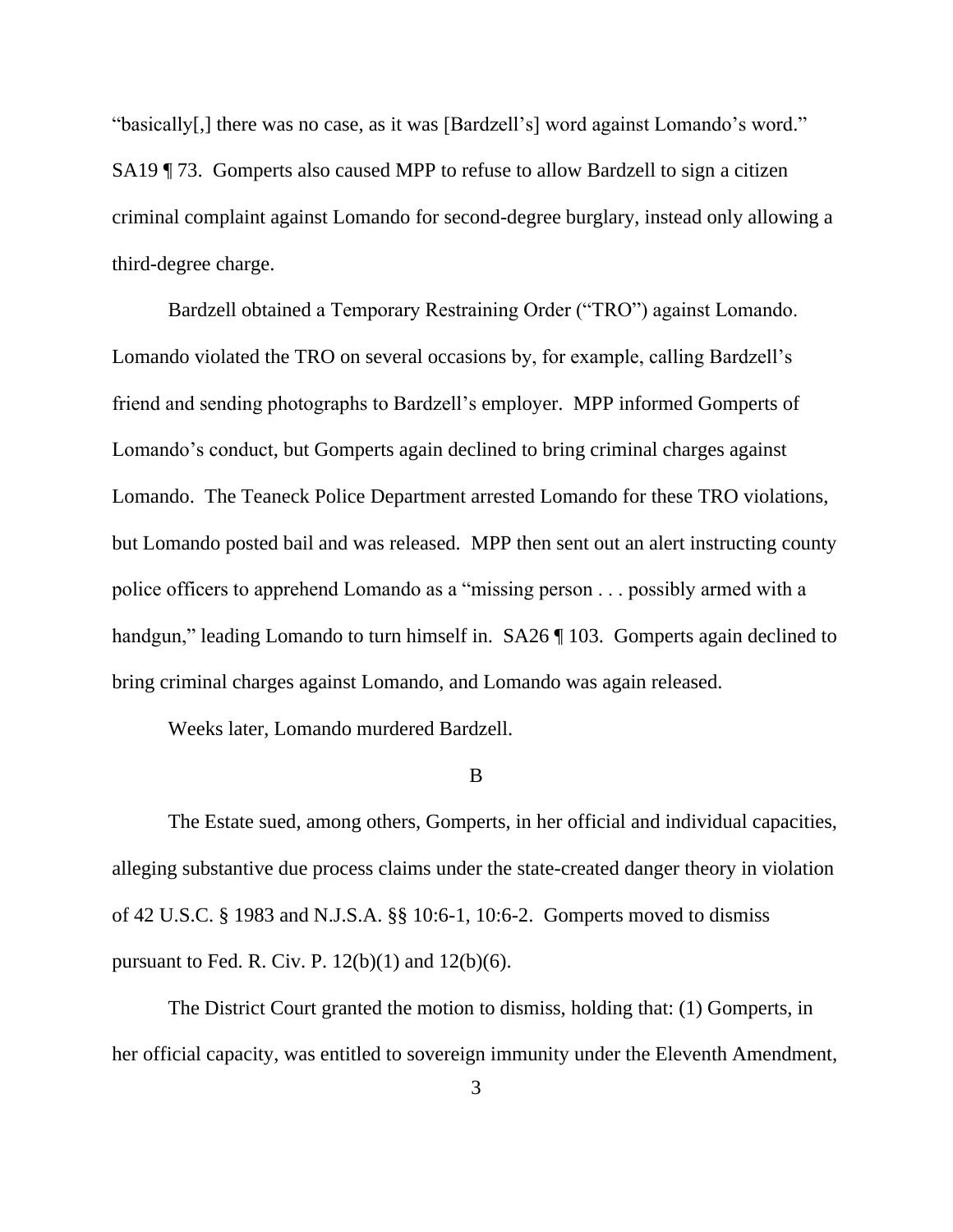Est. of Bardzell v. Gomperts, 515 F. Supp. 3d 256, 269 (D.N.J. 2021); and (2) Gomperts, in her personal capacity, was entitled to prosecutorial immunity, id. at 277, because her decisions not to investigate, prosecute, restrain, or approve a citizen complaint containing a second-degree charge against Lomando were discretionary, quasi-judicial decisions protected by absolute immunity, id. at 270-71, 273-77.

The District Court denied the Estate's motion for reconsideration, holding that: (1) the Court of Appeals for the Third Circuit has rejected the Estate's proposed "bright-line" approach, which seeks to differentiate between pre-charge and post-charge activities for the purposes of determining whether the prosecutor's action is entitled to prosecutorial immunity, Est. of Bardzell v. Gomperts, No. 20-CV-4555-KM-ESK, 2021 WL 1573844, at \*2 (D.N.J. Apr. 22, 2021); (2) the complaint's allegations demonstrated that Gomperts' actions were protected by prosecutorial immunity, id. at \*5-6; and (3) because binding caselaw holds that "a prosecutor's subjective motivation is irrelevant to determining the application of" immunity, id. at \*3, 5-7 (citing Kulwicki v. Dawson, 969 F.2d 1454, 1464 (3d Cir. 1992)), Gomperts' alleged bad faith does not impact her immunity.

The Estate appeals.<sup>2</sup>

 $2$  The Estate mentions the Eleventh Amendment sovereign immunity ruling in one sentence in its opening brief, stating that "Eleventh Amendment sovereign immunity and absolute prosecutorial immunity raise factual issues that cannot be conclusively determined on the pleadings." Appellant Br. at 25. Because the Estate raises the Eleventh Amendment only in passing, its challenge to the District Court's Eleventh Amendment ruling is forfeited. See Fed. Trade Comm'n v. AbbVie Inc., 976 F.3d 327, 368 n.3 (3d Cir. 2020) ("[A]rguments raised in passing . . . but not squarely argued, are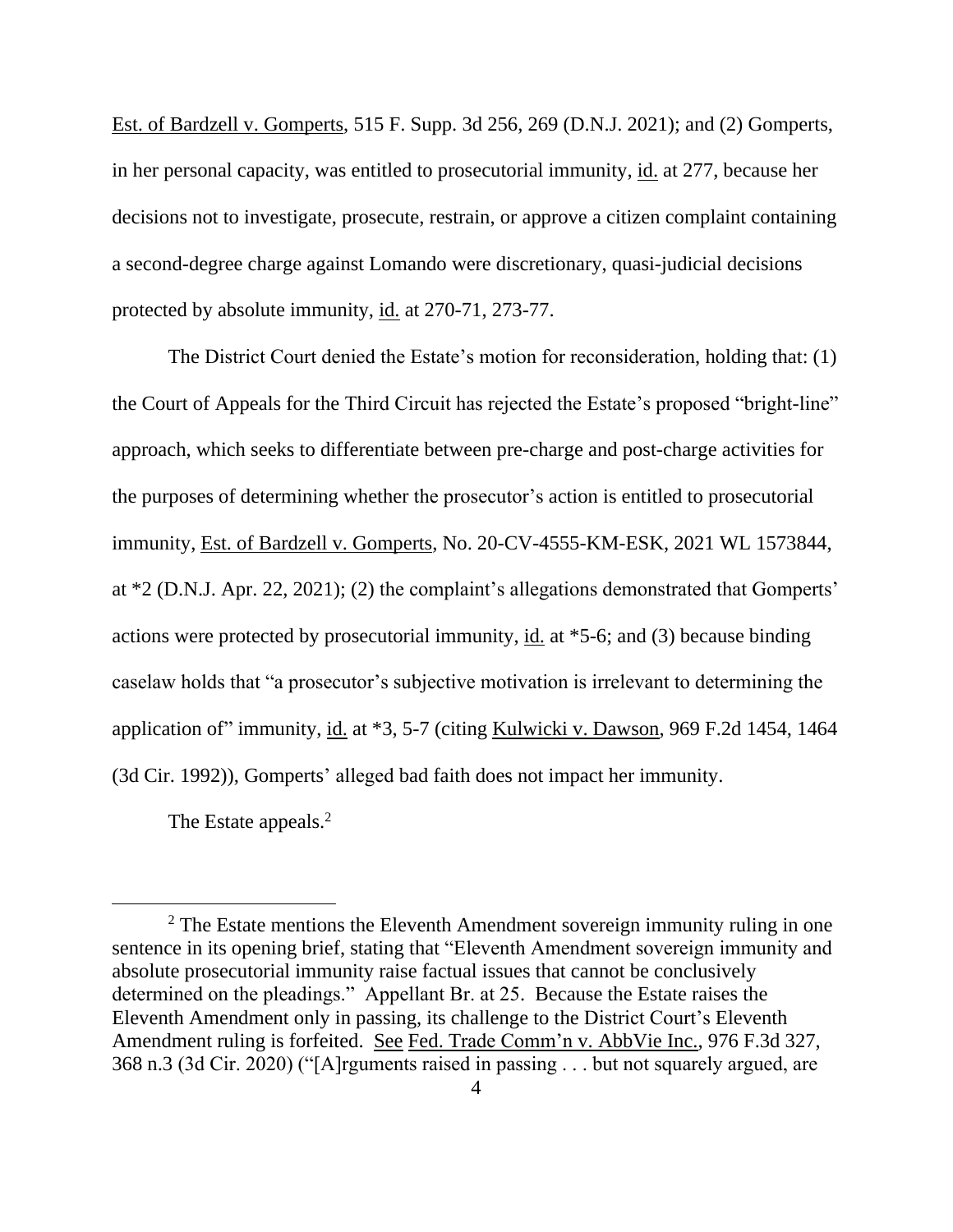A

A prosecutor is absolutely "immune from a civil suit for damages" for "activities [] intimately associated with the judicial phase of the criminal process." Imbler v.

Pachtman, 424 U.S. 409, 430-31 (1976). To determine whether a prosecutor's activities

are intimately associated with the judicial phase of the criminal process, "courts engage

in a 'functional' analysis of each alleged activity," Kulwicki, 969 F.2d at 1463, in which

they "focus upon the functional nature of the activities rather than [the prosecutor's]

status to determine whether absolute immunity is warranted," Fogle v. Sokol, 957 F.3d

148, 159 (3d Cir. 2020) (quotations marks omitted).

Applying this functional approach, courts have concluded that a prosecutor enjoys

forfeited on appeal." (quotation marks omitted)), cert. denied sub nom. AbbVie Inc. v. Fed. Trade Commm'n, 141 S. Ct. 2838 (2021).

<sup>&</sup>lt;sup>3</sup> The District Court had jurisdiction pursuant to 28 U.S.C. § 1331. We have jurisdiction pursuant to 28 U.S.C. § 1291. Our review of the District Court's order granting the motion to dismiss on immunity grounds is plenary. Odd v. Malone, 538 F.3d 202, 207 (3d Cir. 2008); see also Kulwicki, 969 F.2d at 1461 ("Our review of the legal issue of official immunity is plenary."). We "apply the same standard as the District Court, accepting as true the factual allegations in the complaint. and drawing all reasonable inferences in favor of [the Estate]." Odd, 538 F.3d at 207. A "uniquely heavy" burden is on the prosecutor to demonstrate absolute immunity, as the prosecutor is subject to a "more challenging standard of review than would apply on summary judgment" because on a "motion to dismiss, it is the [prosecutor]'s conduct as alleged in the complaint that is scrutinized." Fogle v. Sokol, 957 F.3d 148, 160-61 (3d Cir. 2020) (internal quotation marks and alterations omitted). This means that "to earn the protections of absolute immunity, [the prosecutor] must show that the conduct triggering absolute immunity clearly appears on the face of the complaint." Id. at 161 (internal quotation marks and alterations omitted).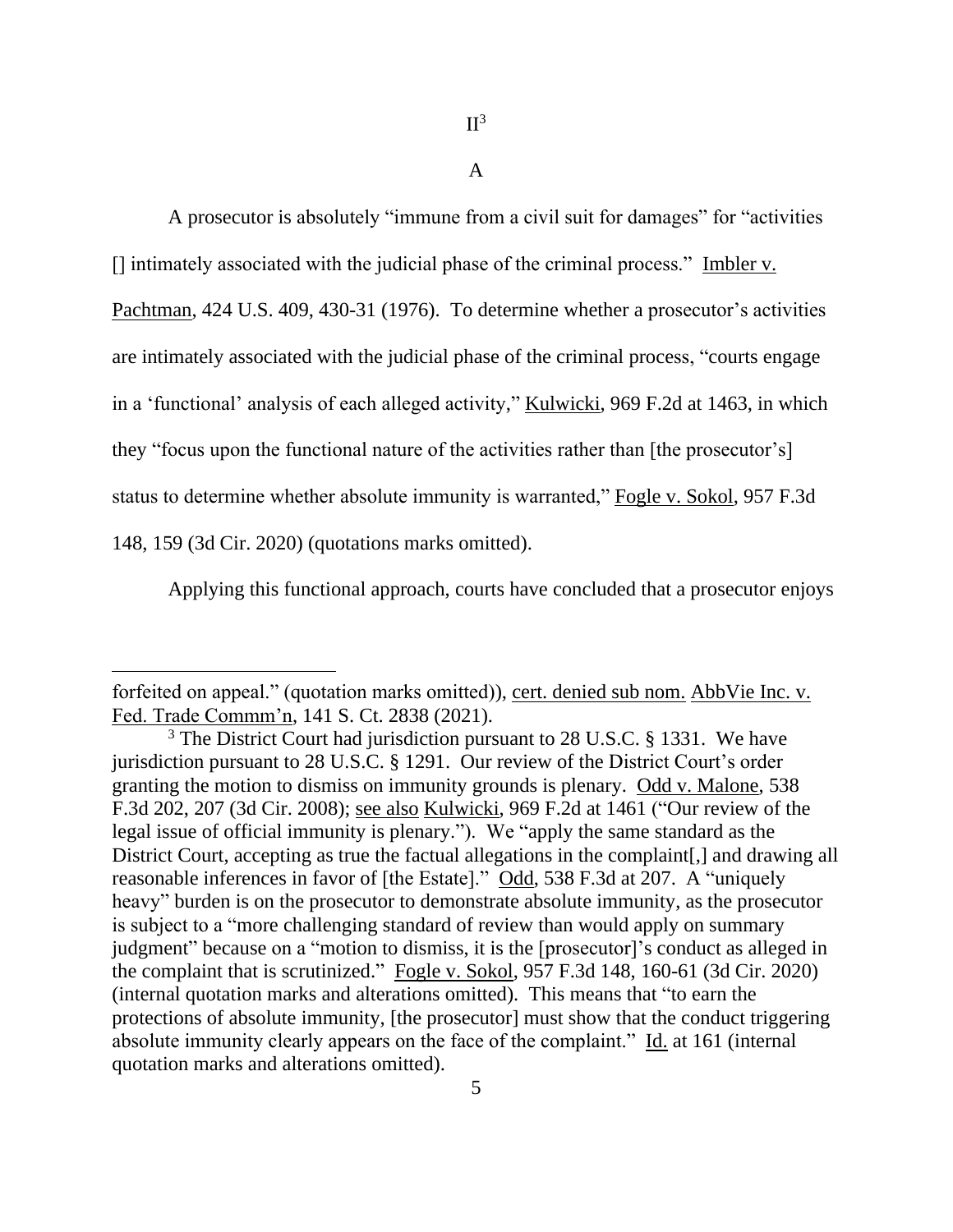absolute immunity for "all actions performed in a quasi-judicial role," Kulwicki, 969 F.2d at 1463 (quotation marks omitted), such as "initiating a prosecution," Imbler, 424 U.S. at 431, "soliciting . . . testimony from witnesses in grand jury proceedings and probable cause hearings," Kulwicki, 969 F.2d at 1465, presenting evidence to a judge, Burns v. Reed, 500 U.S. 478, 479, 491-92 (1991), and conducting a trial, Imbler, 424 U.S. at 431; see also Fogle, 957 F.3d at 159 ("Th[e] functional test separates advocacy from everything else[.]"). Conversely, there may be circumstances in which a prosecutor may not enjoy absolute immunity, such as when addressing "workplace hiring, payroll administration, the maintenance of physical facilities," Van de Kamp v. Goldstein, 555 U.S. 335, 344 (2009), or making statements to the press, Buckley v. Fitzsimmons, 509 U.S. 259, 277 (1993). "[W]hile it is tempting to derive bright-line rules from [precedent], we have cautioned against such categorical reasoning to preserve the fact-based nature of the inquiry." Fogle, 957 F.3d at 160 (alteration adopted) (quotation marks omitted); see also Odd v. Malone, 538 F.3d 202, 210 (3d Cir. 2008) (rejecting "bright-line rules that would treat the timing of the prosecutor's action (e.g. pre- or post[-]indictment), or its location (i.e. in- or out-of-court), as dispositive").

Here, the Estate argues that Gomperts engaged in three activities that are not shielded by absolute prosecutorial immunity: (1) "provid[ing] legal advice" and guidance to the police, Appellant Br. at 20; (2) "reviewing evidence during the course of an ongoing investigation," Appellant Br. at 21; and (3) "showing favoritism, bias, and deliberate indifference to ongoing domestic violence," Appellant Br. at 23. We will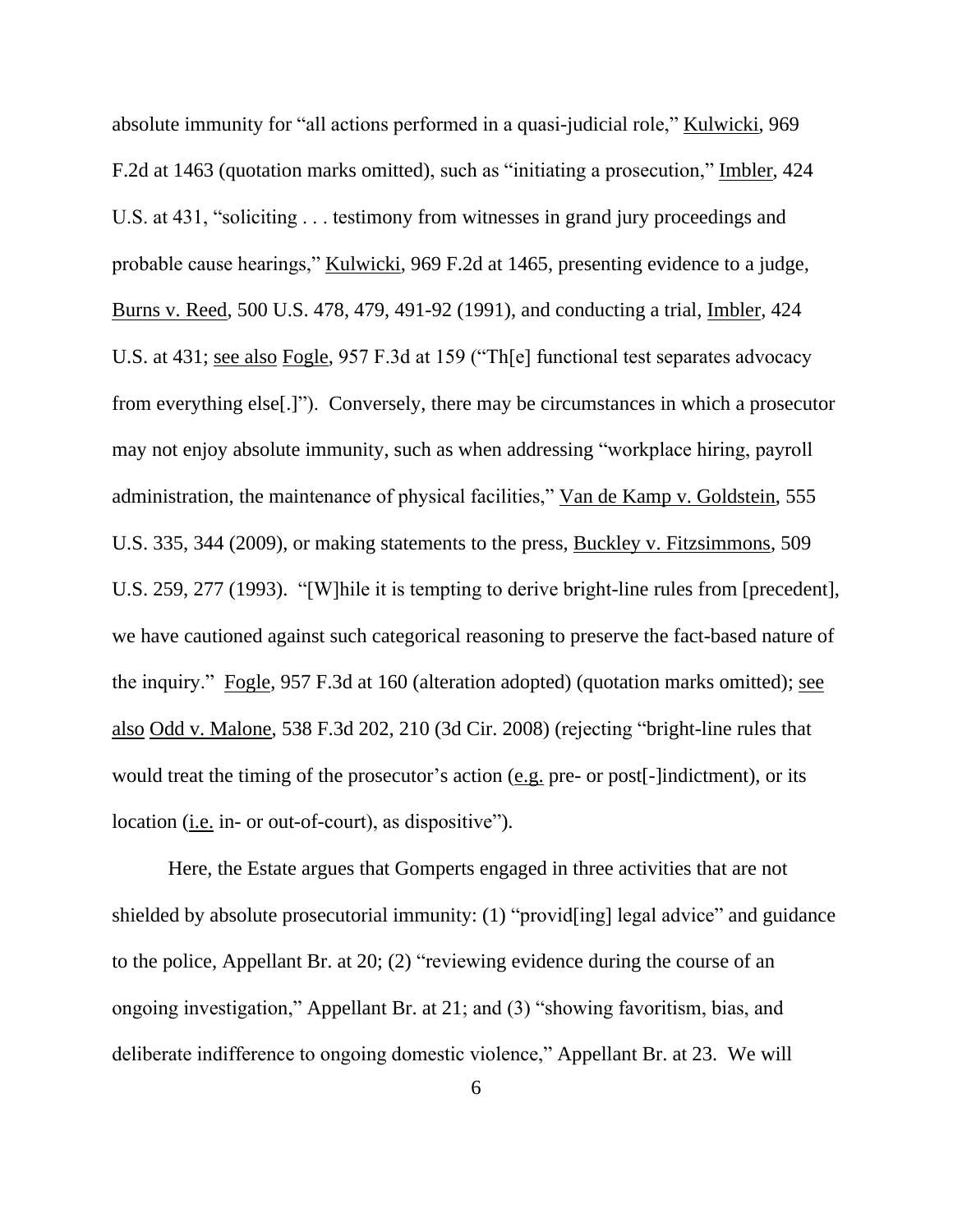address each activity in turn.

B

"The decision [whether] to initiate a prosecution is at the core of a prosecutor's judicial role." Kulwicki, 969 F.2d at 1463-64 (citing Imbler, 424 U.S. at 430-31). The Estate contends that Gomperts "ordered/instructed [the police] to take no police action whatsoever against Lomando" and allowed him to be released because Gomperts felt that "basically there was no case, as it was [Bardzell's] word against Lomando's word." SA19 ¶¶ 73-75. Gomperts' instructions, however, arose from her decision not to initiate a criminal prosecution against Lomando. They were thus "fairly within [Gomperts'] function as an advocate," Imbler, 424 U.S. at 431 n.32, and covered by absolute immunity.

Gomperts' announcement to the police that she would not initiate a criminal prosecution differs from situations where prosecutors advise investigators about the collection of evidence during an investigation. See, e.g., Burns, 500 U.S. at 492-94 (advice to use hypnosis); Fogle, 957 F.3d at 160 (same); Rieves v. Town of Smyrna, 959 F.3d 678, 692 (6th Cir. 2020) (instruction to raid cannabidiol stores). Those situations involve "search[ing] for the clues and corroboration that might give [an investigator] probable cause to recommend . . . arrest[]." Rieves, 959 F.3d at 691. Gomperts was not searching for clues and corroboration nor advising the police on how they should collect evidence or otherwise conduct their investigation. Rather, Gomperts evaluated the evidence presented and made a decision concerning whether to initiate a prosecution.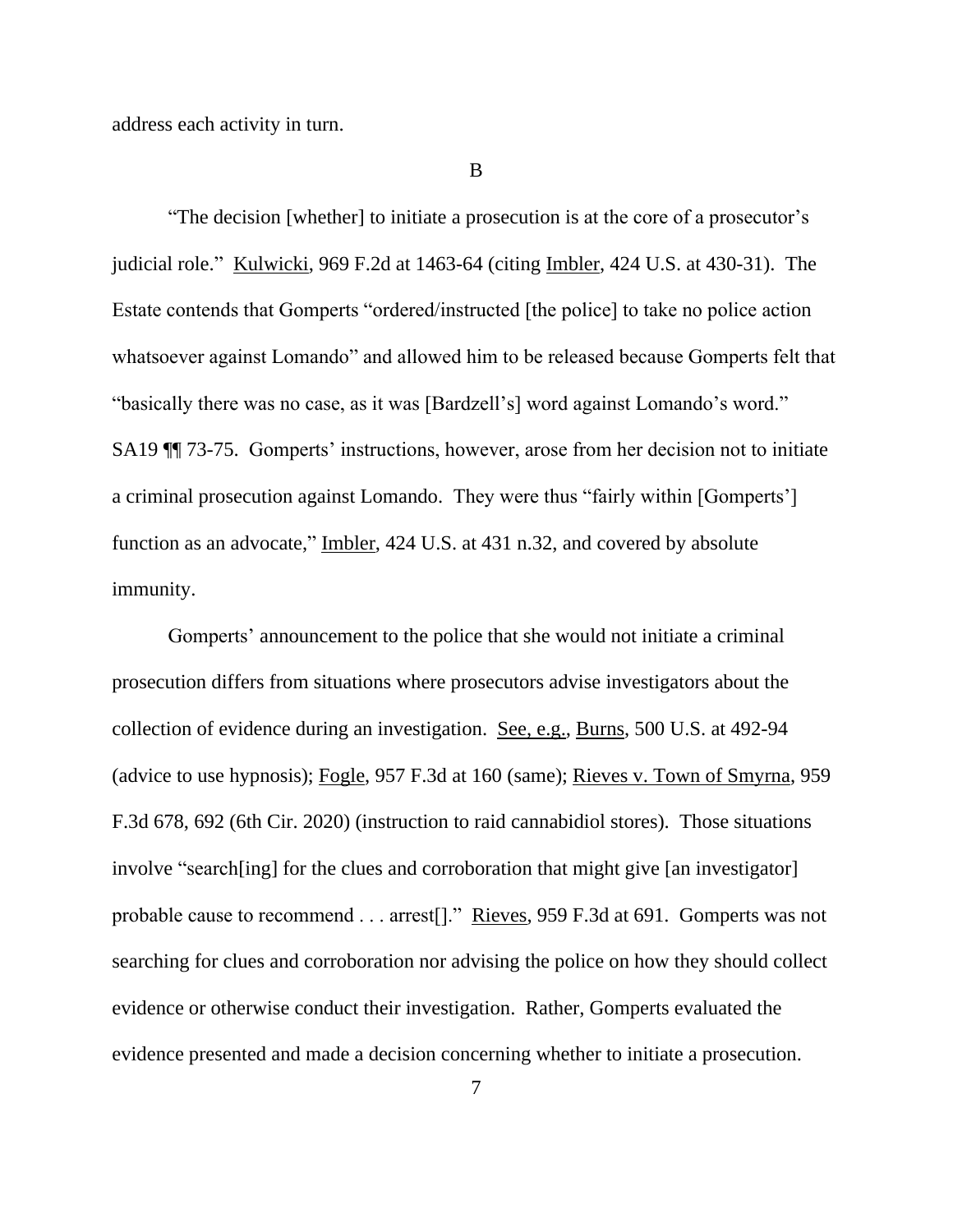Because Gomperts was engaged in a core prosecutorial function, she is absolutely immune from suit. See Kulwicki, 969 F.2d at 1463-64.

 $\mathcal{C}$ 

The Estate argues that "Gomperts was not acting as an advocate in preparation for trial, but rather was engaging in activities more often associated with police, e.g., reviewing evidence during the course [of] an ongoing investigation." Appellant Br. at 21. Contrary to the Estate's position, these activities are also subject to absolute immunity.

Absolute prosecutorial immunity shields more than just the decision to initiate a criminal prosecution. Kulwicki, 969 F.2d at 1464-65 ("Absolute immunity for prosecutorial activity is not limited to the initiation of a lawsuit . . . [as] 'the duties of the prosecutor in his role as advocate . . . involve actions preliminary to the initiation of prosecution and actions apart from the courtroom.'" (quoting Imbler, 424 U.S. at 431 n.33)). Absolute immunity can "extend[] to the preparation necessary to present a case, and this [can] include[ ] . . . obtaining, reviewing, and evaluat[ing ] . . . evidence." Id. at 1465 (quotation marks omitted); see Van de Kamp, 555 U.S. at 344 (alleged failure to maintain a system for collecting informant impeachment materials is absolutely immune because it is a task "directly connected with the conduct of a trial," as it "require[s] legal knowledge and the exercise of related discretion"); Buckley, 509 U.S. at 273 (evaluating evidence and interviewing witnesses for trial is immune from suit).<sup>4</sup>

<sup>4</sup> See also Weimer v. Cnty. of Fayette, 972 F.3d 177, 189-90 (3d Cir. 2020) (holding that absolute immunity did not apply to a prosecutor's "alleged involvement at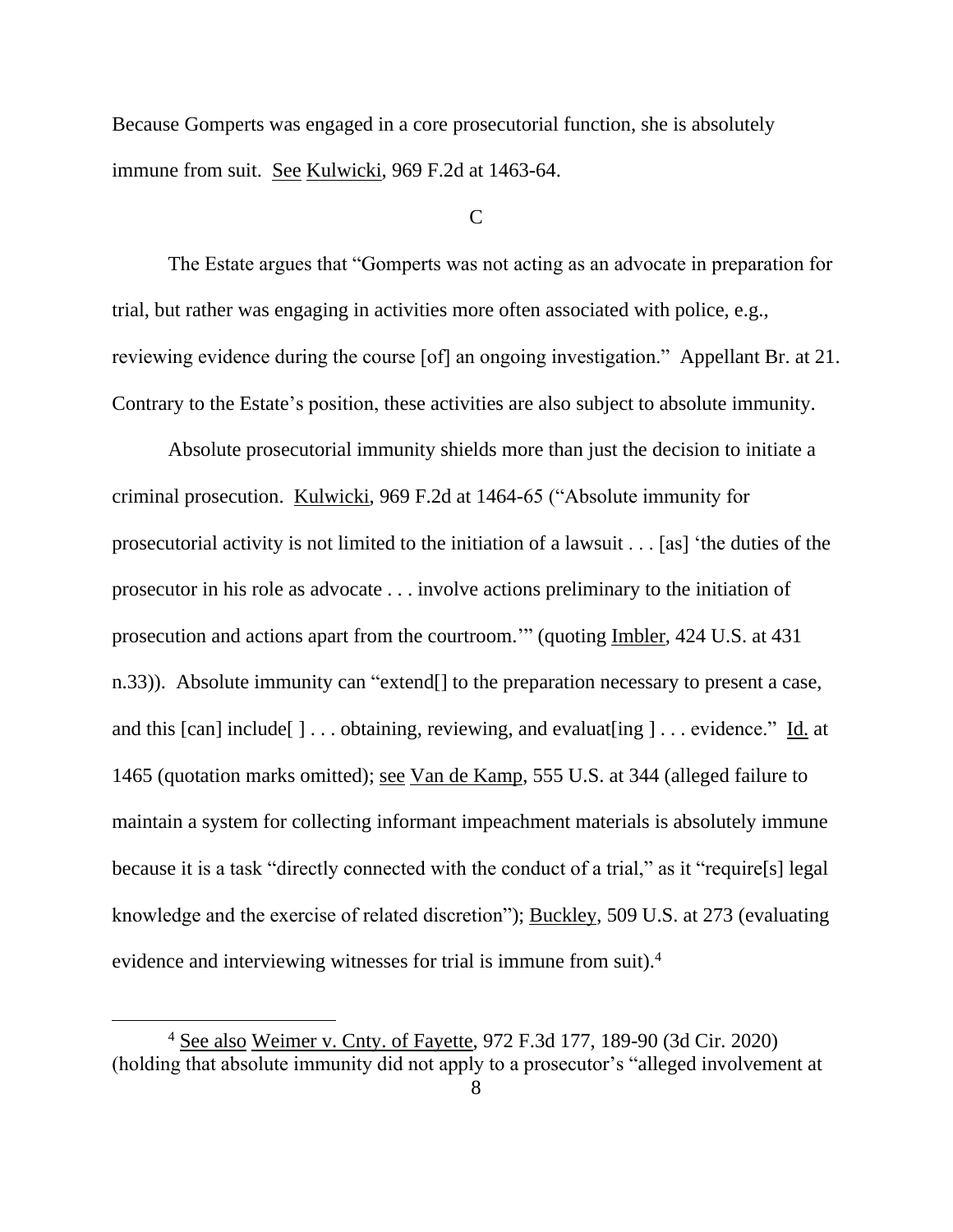Here, Gomperts' evaluation of potential trial evidence warrants absolute immunity. The complaint alleges that police informed Gomperts of the facts of the attack and the evidence to prove it. Gomperts decided that "basically there was no case, as it was [Bardzell's] word against Lomando's word," SA19 ¶ 73. Because Gomperts was evaluating the evidence and evaluating evidence is necessary to decide whether charges can be brought, evidence evaluation is an activity entitled to absolutely immunity.<sup>5</sup>

### D

The Estate's argument that Gomperts is not entitled to absolute immunity for her actions because she "show[ed] favoritism, bias, and deliberate indifference to ongoing domestic violence," and "deliberately protect[ed] a domestic abuser," Appellant Br. at 19, 23, also fails.

"A prosecutor is absolutely immune when making th[e] decision [whether to initiate a prosecution], even where he acts without [] good faith." Kulwicki, 969 F.2d at

the crime scene on the morning of [a] murder, nor [to] her investigation into statements by [witnesses]").

 $5$  The Estate relies on Buckley but it is distinguishable. In Buckley, the Court concluded that the prosecutors were not "absolute[ly] immun[e] for . . . conspir[ing] to manufacture false evidence that would link [the petitioner's] boot with the bootprint the murderer left on the front door." 509 U.S. at 272. The Court explained that the prosecutors' "mission at that time was entirely investigative in character," as they did not have "probable cause to arrest [the] petitioner" and were instead "function[ing] . . . [as] detective[s]" to build a case. Id. at 273-74. Here, the challenged activity is Gomperts' evaluation of evidence after an investigation conducted by others, not the manufacture of evidence during an investigation.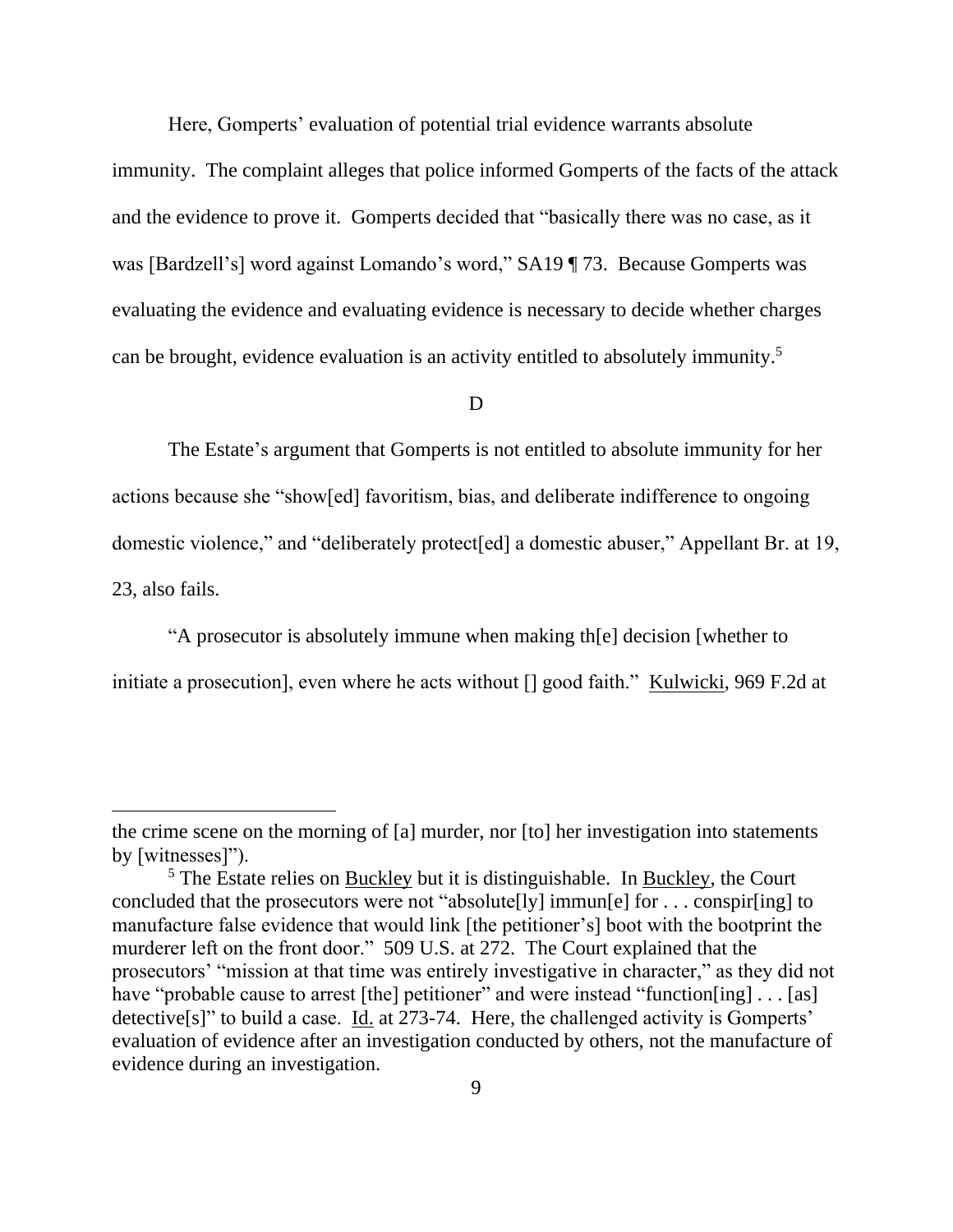1464.<sup>6</sup> This is because "[c]onsideration of personal motives is directly at odds with the Supreme Court's simple functional analysis of prosecutorial immunity." Id. Therefore, even if Gomperts had an improper motive for declining to prosecute Lomando, the decision not to prosecute is activity for which Gomperts is entitled to absolute immunity.

Additionally, Gomperts' decision not to prosecute differs from the type of "inaction" that this Court has held falls outside the scope of absolute immunity. See Odd, 538 F.3d at 217. For example, a prosecutor's failure to release material witnesses after the dismissal/continuance of the trials in which they were set to testify was deemed an administrative task undeserving of absolute immunity because it required no advocacy and contravened a court order to "keep the court informed of the status of detained material witnesses." Id. at 213-14, 216-17.

Here, Gomperts' purported "inaction" concerned a decision not to prosecute Lomando based on the evidence law enforcement obtained. The discretionary decision to prosecute or not prosecute involves actions, including the evaluation of facts in light of the elements of the crime, the source of those facts, the rules of evidence, and other legal considerations. Because each challenged aspect of Gomperts' conduct was in furtherance

<sup>6</sup> The Estate asks us to abandon Kulwicki, 969 F.2d at 1464, and to create a badfaith exception to absolute prosecutorial immunity. Appellant Br. at 28. As a three-judge panel, we are bound by our precedent, see United States v. Kulick, 629 F.3d 165, 170 n.4 (3d Cir. 2010), and thus we may not rule contrary to Kulwicki. I.O.P. 9.1 ("It is the tradition of this court that the holding of a panel in a precedential opinion is binding on subsequent panels. Thus, no subsequent panel overrules the holding in a precedential opinion of a previous panel. Court en banc consideration is required to do so.").